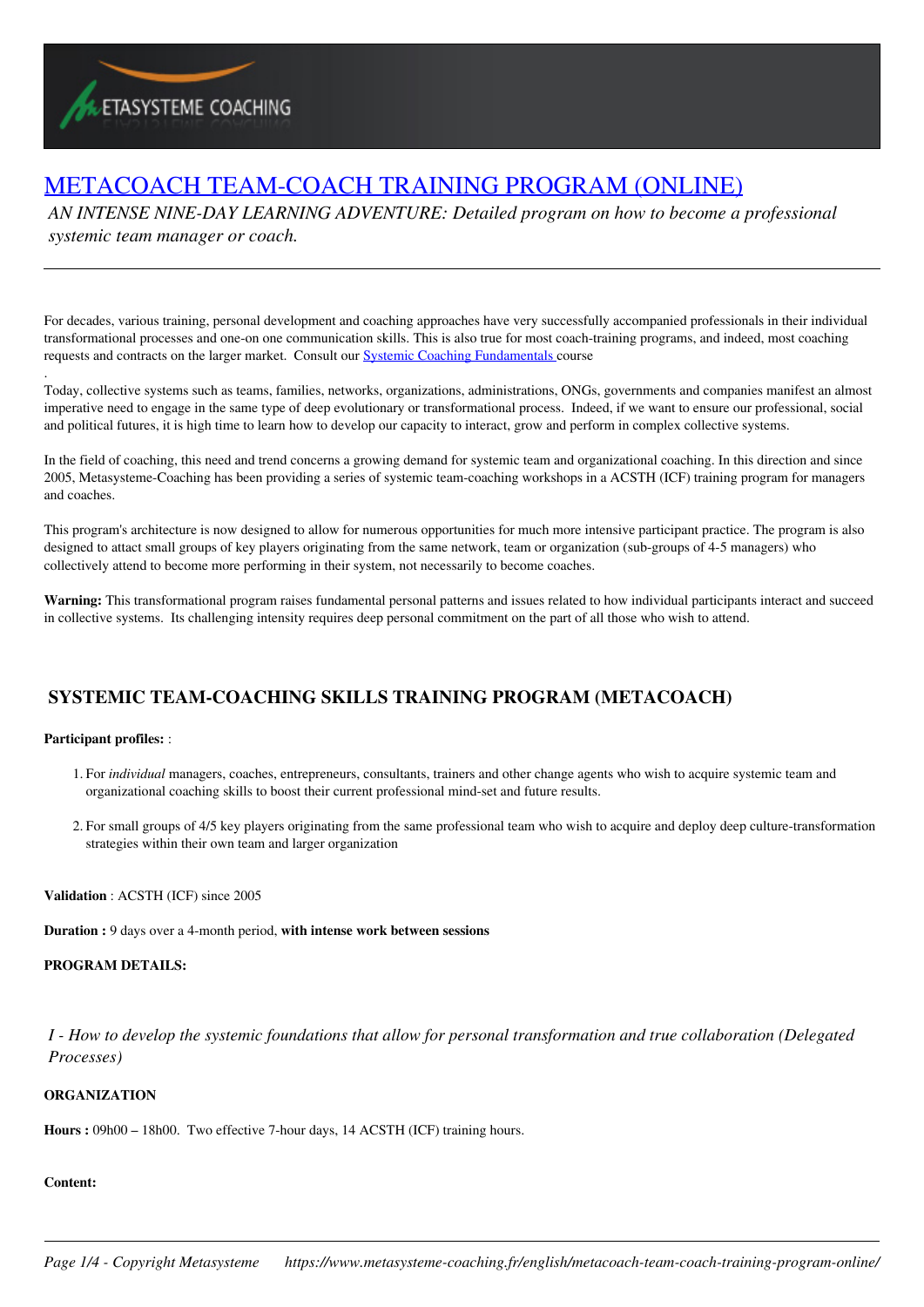- Participants presentation/Inclusion.
- Online training and team-work operating principles, for online collective effectiveness.
- Learning architecture and sub-group (network-teams) work configuration for the whole duration of the training.
- Practical exercises and debriefs in network-teams.
- Systemic team-coaching introduction and first definitions
- Quick review of the coaching mindset and posture (Systemic Coaching Fundamentals).

#### **Basic team-coaching skills:**

- Co-creating collective dialogue environments.
- Coach position, posture, attitude linguiistic and body language indicators.
- Presence to team time and space management, to collective behavioral patterns.
- How to implement viral behavioral change in large systems.
- Team-coach positioning in the collective constellation or systemic fractals.
- Presence to the team-coach patterns and systemic intrication.

#### **Practice :**

- 1. Subgroup/team/network performance exercises. Practical 30-minute to one-hour exercises and debriefs.
- 2. Team-coaching behaviors (demos).
- 3. Collective work focused on individual and network-team projects, ambitions, measures, support systems, etc.
- 4. Engagements and action-plan preparation for inter-session work.

**One full month of intensive team-work practice, on ZOOM. Expect a minimum of 10 hours of team-meetings per week (details adjustable within each team), plus time for personal work.**

**Future team coaches can also practice coaching other teams and networks in the program for up to 24 hours per month.**

### TO ENROLL IN OUR NEXT TRAINING PROGRAM:

### *II - How to sequence and change individual and team behavioral patterns (systemic fractals and pattern recognition)*

### **ORGANIZATION**

**Hours** : 09h00 – 18h00. Two effective 7-hour days, 14 ACSTH (ICF) training hours

### **Content:**

- Update: share and evaluate delegated work between sessions, network-team progress and evolution.
- Workshop framework and program. Online operating principles.
- Introduction to individual, team and larger system (active culture) behavioral sequencing. Historical heritage, individual and collective behavioral habits, values, norms, beliefs, etc. as revealed by perceptible indicators (observation, listening, etc).
- Individual and collective capacity to align, analyse, be authentic, and deploy action,
- Personal and collective sequencing patterns
- Individual collective interfacing. How to benefit from diversity when developing collective intelligence.
- Classical team evolutionary phases. Accompanying system disruption, crises, and chosen transformations. Creative start-up cultures.
- How to design team-coach strategies, skills and appropriate posture (mind-set) when accompanying teams, when facing shared systemic behavioral patterns (fractals).
- Shared team and coach patterns. Parallels (metaphors) with family constellations, city, state and other systems, etc.
- Underlying political and ego stakes in interpersonal coaching versus team and organizational coaching.

### **Practice :**

- 1. Subgroup/team/network performance exercises. Practical 30-minute to one-pour exercises and debriefs.
- 2. Team-coaching behaviors (demos)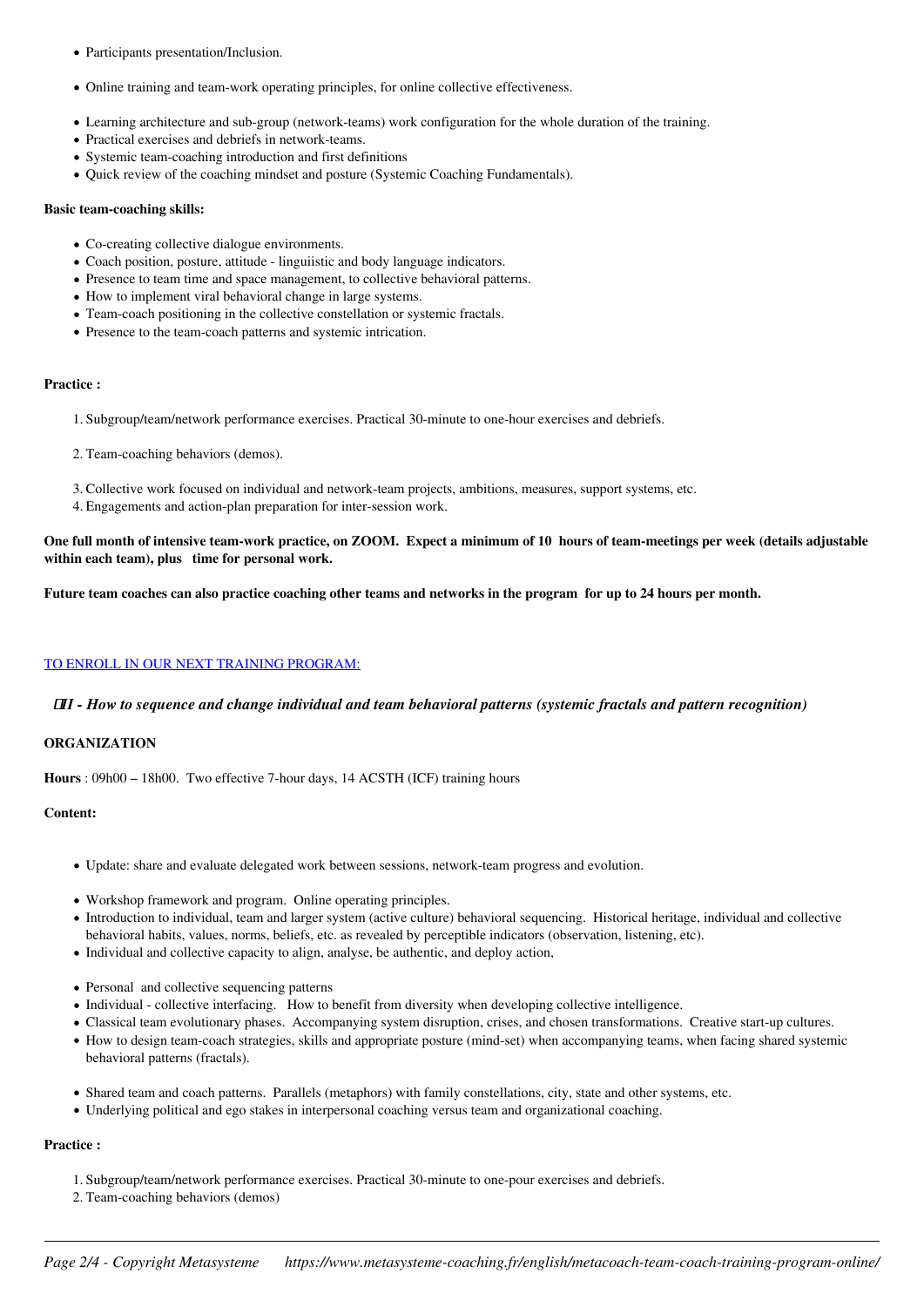3. Collective work on individual and network-team behavioral profiles, development stategies, measures of success, support systems, etc.

**4. Engagements and action-plan preparation for inter-session work.**

**One full month of intensive team-work practice, on ZOOM. Expect a minimum of 10 hours of team-meetings per week (details adjustable within each team), plus time for personal work.**

**Future team coaches can also practice coaching other teams and networks in the program for up to 24 hours per month.**

### *III - How to develop team capacity for performing qualitative and quantitative futures.*

### **ORGANIZATION**

**Hours :** 09h00 – 18h00. Two effective 7-hour days, 14 ACSTH (ICF) training hours

#### **Content:**

- Update, share and evaluate delegated work between sessions. Network-team progress and evolution.
- Workshop framework and program. Operating principles for the two days.
- Review of team coaching definitions focused on measurable results.
- Tracking and measuring results and ROI- focused team-coaching strategies and tools
- Budget Processes, strengths and weaknesses, the historical imperative.
- Commonly observed success and resistance patterns and imprints.
- How to evaluate potentials and collective aspirations or how to conspire for success.
- How to evaluate possible collective breakthrough challenges.
- The search for exceptionally new means, core business-focus, the 20/80 rule, involving all pertinent actors,
- How to track and measure local or granular progress and success, communicate pertinent results.
- Focus on local emerging processes, viral local strategies to achieve global results.
- The power of immediate initiative.
- How basic coaching skills (Systemic Coaching Fundamentals) sell team and organizational coaching results or outcomes.

#### **Practice:**

- Subgroup/team/network performance exercises. Practical 30-minute to one-pour exercises and debriefs.
- Team-coaching behaviors (demos).
- Collective work on individual and network-team projects, ambitions, measures of success, support systems, etc.
- **Engagements and action-plan preparation for inter-session work.**

**One full month of intensive team-work practice, on ZOOM. Expect a minimum of 10 hours of team-meetings per week (details adjustable within each team), plus time for personal work.**

**Future team coaches can also practice coaching other teams and networks in the program for up to 24 hours per month.**

### *IV - How to coach teams: THREE (live) team-coaching supervision days on working networks and teams.*

### **ORGANIZATION**

**Hours :** 09h00 – 18h00. Three effective 7-hour days, 21 ACSTH (ICF) training hours.

### **Content:**